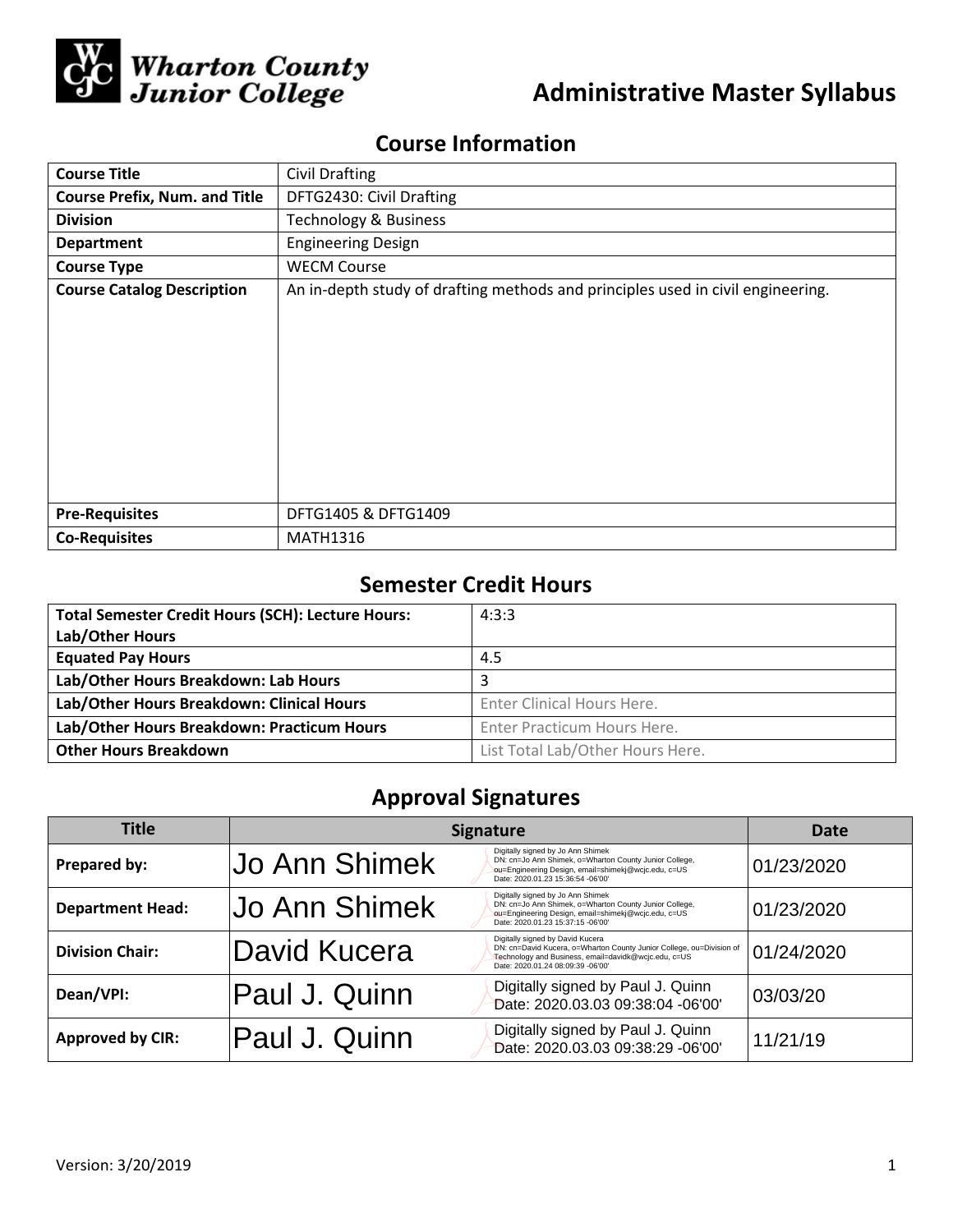## **Additional Course Information**

**Topical Outline:** Each offering of this course must include the following topics (be sure to include information regarding lab, practicum, and clinical or other non-lecture instruction).

Map Symbols - Identify map symbology Map Scales - Convert R/F scales to Graphic scales and vice versa Contours - Layout existing and grade-line contours Plan and Profile - Layout contours, create plan and profile drawings Plats - Layout traverses using bearings, deflection angles, distances and coordinates Drainage - Create drawings for drainage systems Azimuths and Bearings - Layout traverses using bearings, deflection angles, distances and coordinates Range and Townships - Identify and use legal land descriptions Curve Data - Calculate curve data Land Development - use property deed (written description) to draw a plat using CAD techniques Survey Basics/Easements - Identify and use legal land descriptions and survey data to create plat drawing Civil Terminology - Identify terms used in civil work

### **Course Learning Outcomes:**

#### **Learning Outcomes – Upon successful completion of this course, students will:**

Interpret field notes Develop documents for a civil project Analyze and layout drainage and utilities infrastructure Perform related calculations

#### **Methods of Assessment:**

Given survey data in chart form, students produce a plat Use court legal description to draw parcel of land by interpreting metes and bounds; Create a legend, boundary markers, etc. and use this parcel of land to create a subdivision Combine contours, plan and profile & 3D civil design Curve Data The above assignments will be evaluated using the ED Program Rubric.

## **Required text(s), optional text(s) and/or materials to be supplied by the student:**

A text covering the technical material covered in this course. An example would be Civil Drafting Technology by Madsen, Shumaker, Madsen A flash drive is required for archiving data files

Note book to store notes and drawings.

### **Suggested Course Maximum:**

20

### **List any specific or physical requirements beyond a typical classroom required to teach the**

#### **course.**

Computers with CAD 2D and 3D software. Plotters capable of printing 34" x 44" drawings.